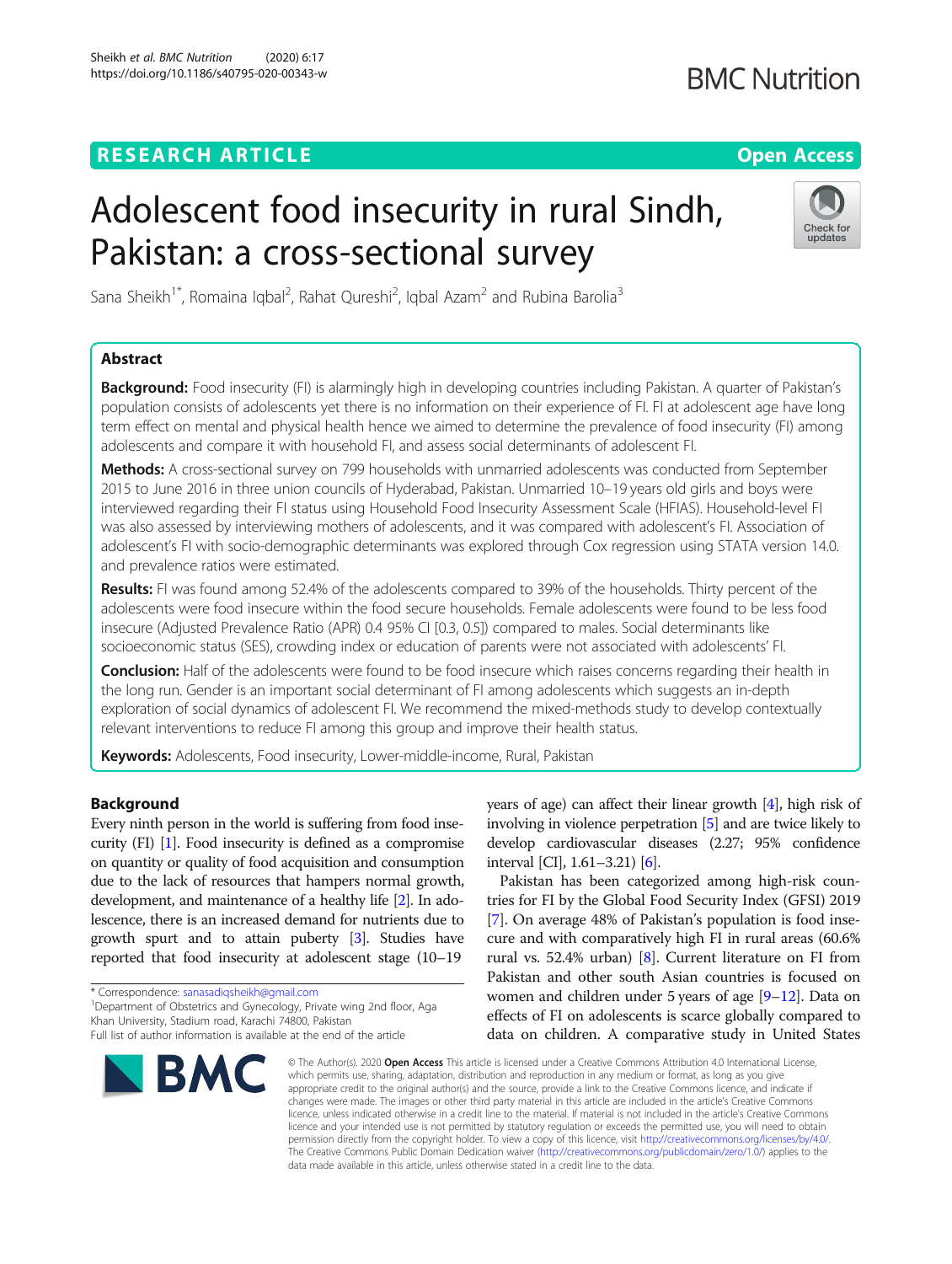(US) found higher odds of mental health impairment among adolescents (OR: 1.33 [95% CI: 1.05, 1.68]) compared to children (OR: 1.26 [95% CI: 1.05, 1.52]) in severely food insecure households [\[13\]](#page-7-0). Another study reported adolescent diet being suffered most due to FI compared to younger age children [\[14](#page-7-0)].

Adolescents make 24% of Pakistan's population but there are no data on FI estimates of adolescents and its socio-demographic factors [[15](#page-7-0)]. Literature reports that 16–17% adolescents are food insecure in US and Canada [[16](#page-7-0), [17](#page-7-0)] whereas in developing countries like Ethiopia, Lebanon, and Venezuela 50% of the adolescents are found food insecure [[18](#page-7-0)–[20\]](#page-7-0). Belchew et al. found the place of residence, lower socio-economic status, dependency ratio, household FI and gender as social determinants of FI among Ethiopian adolescents [\[18](#page-7-0)]. Similar factors were also reported from Canada and Brazil [\[17,](#page-7-0) [21](#page-7-0)].

Many studies captured FI among adolescents by indirect response from their caregivers. Globally different studies have determined discordance between reporting of FI by parents and children [\[19](#page-7-0), [22](#page-7-0)–[25](#page-7-0)]. Consequently aim of this study is to determine the prevalence of food insecurity among adolescent when they are respondent for themselves and compare it with the household FI. It is postulated that during the food crisis adults try to protect the younger ones by cutting down the variety and quantity of their own food and buffer the effect of FI [[26](#page-7-0), [27](#page-7-0)]. Hence we expect that adolescents experience less FI compared to their households. FI at the household level and its comparison with adolescent's individual FI has been studied in different settings and found that adolescents may not be protected from FI despite the efforts of the adults in the household [\[18,](#page-7-0) [19](#page-7-0), [28\]](#page-7-0). Hence we aim to 1) determine and compare prevalence of FI among adolescents with the household-level FI 2) assess social determinants of FI among adolescents in rural Sindh.

# Methods

A cross-sectional survey was conducted from September 2015 to June 2016 where data was collected over 5 months (October 2015 to February 2016) in three union councils of Hyderabad, Pakistan. Hyderabad is the second largest district in Sindh province. Out of five provinces of Pakistan, the FI situation is worst in Sindh province where FI ranges from 40 to 70% [\[29\]](#page-7-0). Hyderabad has a population of 4.5 million with 40% rural population. It is further divided into four sub-districts, Hyderabad city, Hyderabad rural, Latifabad, and Qasimabad. We conducted this study in three union councils of sub-district Hyderabad rural namely Masubhurgari, Tando Hyder and Khatyan [\[30](#page-7-0)]. The average population of one union council is 30,000. Common language in the area is Urdu and Sindhi, and 90% of the residents are Muslims. Less than half of the females (43%) and 67% of the males are literate. Predominant occupation

is agriculture in this sub-district and in the studied union councils [[31](#page-7-0)].

Households with unmarried adolescents i.e. 10–19 years old girls and boys [[32](#page-7-0)] living in the study area for the past six months participated in the study. Boys and girls with self-reported known co-morbidities which could affect their diet intakes such as chronic renal/cardiac disease, cancers of all types, thalassemia major or other blood disorders and diabetes were excluded. We recruited 799 participants through non-probabilistic sampling (Fig. [1](#page-2-0)). The research team visited house to house and looked for an eligible adolescent. If any household had more than one eligible participant, then the name of all eligible participants was written on a piece of paper and then the participant was selected through a lucky draw. Study purpose and procedures were explained to the adolescents and their mothers and they were asked for written the (< 18 years) or consent as appropriate. Written consent was also taken from parents of participants less than 18 years of age. If the participant was not literate then consent and assent were read out to them by a research team member in the presence of one witness and thumb impression of participant and witness was taken on consent /assent form. Literate participants signed the consent/assent form. No information was collected from the participants who refused the consent. Mothers and adolescents were interviewed separately for FI assessment in privacy to avoid any influence on answers by the presence of the family members.

Data on household-level socio-demographic factors like household assets, age and education of mother and father was collected through a structured questionnaire. Mother was the respondent for socio-demographic factors and a separate written informed consent for household-level data was obtained from her. Information related to FI was collected using the Household Food Insecurity Access Scale (HFIAS). This tool was developed by USAID's Food and Nutrition Technical Assistance (FANTA) group in early 2000 [\[33\]](#page-7-0) and it has been validated in Pakistan and other LMICs [[20](#page-7-0), [34](#page-7-0)]. HFIAS has 9 core questions regarding food intake occurring over the last four weeks (30 days). For every question frequency of occurrence is assessed (rarely, sometimes, often). Core questions capture the range of food insecurity from the anxiety of running out of food, compromise on quality or variety of diet, cutting down the portion size and disrupted eating patterns and sleeping hungry. Separate questionnaires were administered to mothers and adolescents for FI assessment. Mothers responded to householdlevel FI. HFIAS questions were rephrased to capture individual-level food insecurity among adolescents. Additional file [1](#page-6-0): Adolescent and household questionnaire for FI.

Following the instruction of HFIAS four ordinal categories of food insecurity were developed (food secure, mild insecure, moderate insecure and severe food insecure). The food secure category was assigned when responses to all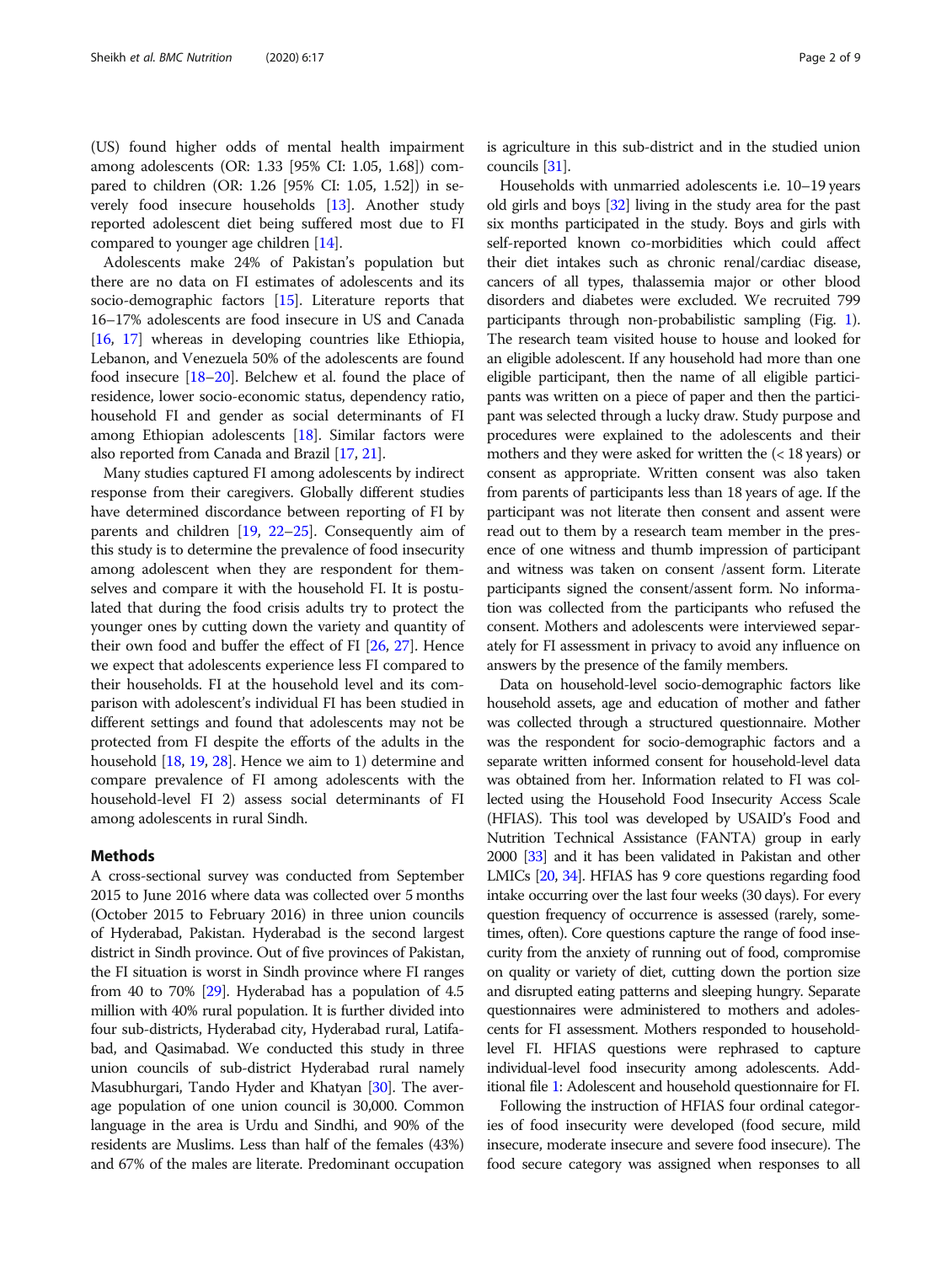<span id="page-2-0"></span>

the nine items were no or anxiety over food was experienced rarely. The mild food insecure category corresponds to worrying sometimes or often for food, and/or eats a limited variety, and/or have undesirable food. Moderate category means a monotonous diet, and/or undesirable food is eaten and portion size is reduced sometimes. Reducing portion size often, and/or skipping meals, and/or going hungry even rarely qualifies for severe food insecurity [\[33](#page-7-0)]. All the responses given are scored. A minimum score of zero indicated the most food-secure households/individual, and a maximum score of 27 indicating the most foodinsecure households or individuals. These categories were later collapsed to make a binary variable i.e. food-secure and food-insecure for regression analysis. The foodinsecure category was made by combining mild, moderate and severe food-insecure categories.

Sample size estimation: This study has multiple objectives and the study sample size was calculated for all the objectives. But the sample size for the prevalence of stunting in adolescents came out largest and was used. The sample size was calculated using the WHO sample size calculator keeping prevalence of stunting 47%, [\[35\]](#page-7-0) anticipated difference 5%, the sample size of 783. In this paper, we are focusing on the objective of FI among adolescents. Other objectives will be addressed in future papers.

Statistical analysis: Data was analyzed using Stata version 15.0. For descriptive statistics means ± standard deviations and proportions were calculated for continuous and categorical variables respectively. Based on descriptive statistics, categories of mother and father education were made. Father education was divided into no education, less than 10 years and more than 10 years of formal education. For mothers, the same education categories were not

possible and data distribution depicted only two possible categories i.e. illiterate and literate.

Three categories of SES were developed based on the wealth index. Wealth index was calculated using possession of household items like animal cart, refrigerator, and motorbike, etc. First scores were assigned to household items by estimating the number of individuals having the item and subtracting it from the total sample size. The resulting number was assigned a score of the item. This way the item which was most common got the least score. After this, the score of all items possessed by an individual was summed up and a continuous wealth index was developed. The continuous index was divided into tertiles [\[36](#page-7-0)]. To make results interpretable the first tertile was labeled as low socio-economic, second as middle and last as high SES.

Inferential statistics were estimated by univariate analysis applying student's t-test and chi-square and multivariable analysis using Cox regression after checking assumptions. Cox regression is a recommended statistical analysis to estimate prevalence ratios which is an appropriate measure in cross-sectional studies [[37](#page-7-0)]. Crude and adjusted prevalence ratios (APR) were calculated with a 95% confidence interval. Multivariable analysis was adjusted for the age of the adolescent, sex, number of siblings, mother and father's education and SES. Interactions between household FI and father's education, household FI and mother's education, father's education and SES and father's and mother's education were checked, and none were significant at a  $p$ -value of 0.20.

# Results

Altogether, 799 adolescents, were recruited in the study out of which 399 (49.9%) were males. The mean age of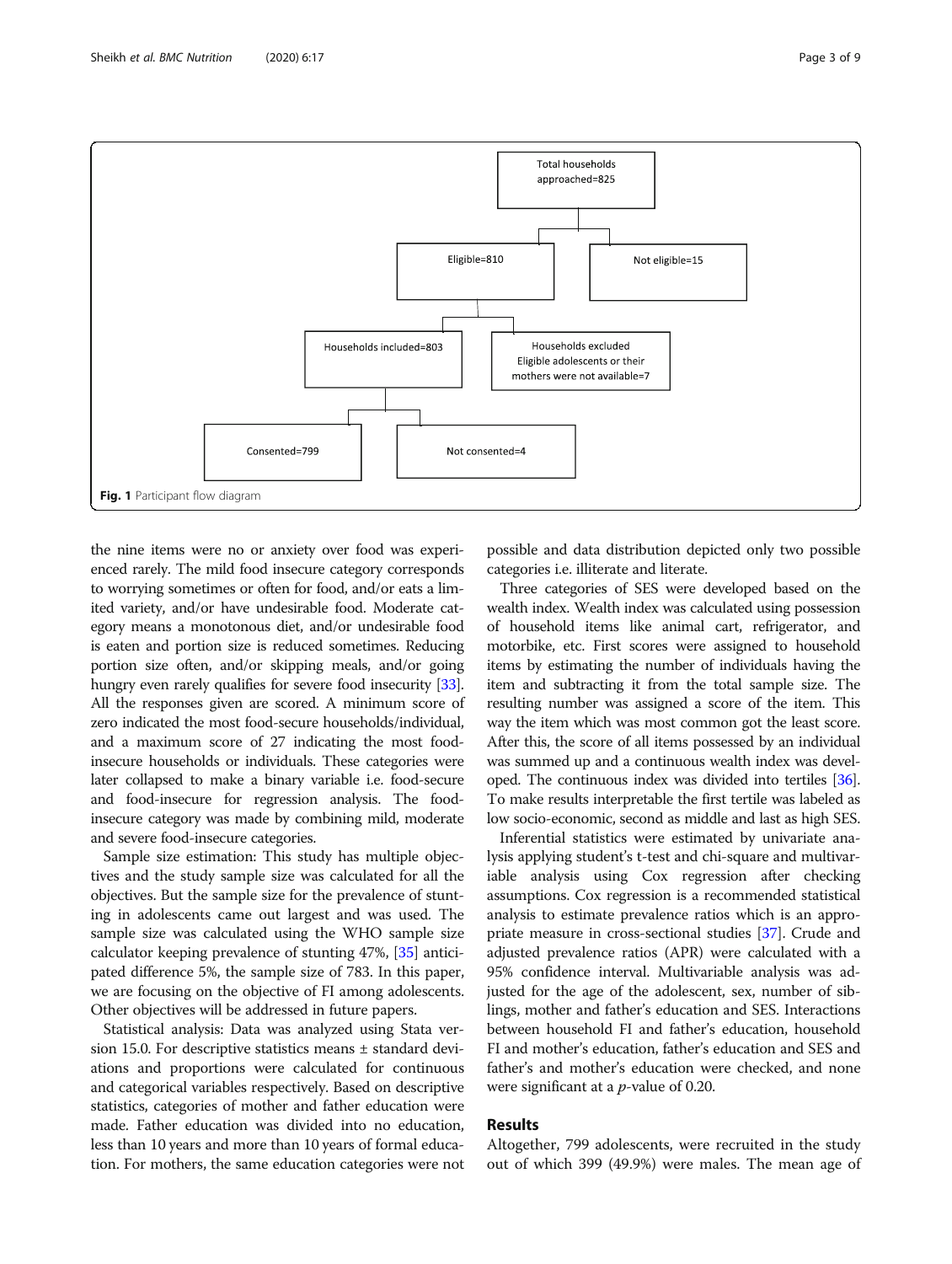adolescents was 13.5 years (SD 2.7 years). About a quarter  $(n = 217 (27.2%)$  never attended school and 38.6%  $(n = 309)$  has 5 years of schooling. The total number of siblings ranges from zero to 14 with a mean of 5.3 (SD 2.2) siblings per participant. Only 15.5%  $(n = 124)$  of mothers had the education of one or more years compared to 53.9% of the fathers (Table 1).

There were 4.6%  $(n = 37)$  of the adolescents who reported experiencing severe FI whereas 7.1% ( $n = 57$ ) of the households were severely food insecure. Half of the adolescents (47.6%,  $(n = 380)$ ) and 61%  $(n = 487)$  of the households were food secure (Fig. [2\)](#page-4-0).

For inferential analysis, 11 cases were excluded because of missing information for socio-demographic variables and data of 788 participants were used. No data were missing for FI status. For regression, the binary variable of food-secure and food-insecure was used. Half of the adolescents were found to be food-insecure (52.6%) compared to 39% of the households.

In food secure households, 65.2% of boys were food insecure compared to 3% of girls. Food insecure adolescents in food-secure households were  $1.2 \pm 0.1$  years younger and fewsmothers were illiterate (13.4% vs. 21.4%) in this group compared to food secure adolescents (Table [2](#page-4-0)).

Among the adolescents living in food-insecure households, 92% of the boys and 82% of the girls were food insecure. Only 8% of mothers were literate in food insecure group compared to 19% of literate mothers in food-secure adolescents (Table [3](#page-5-0)).

Household FI was significantly associated with adolescents' FI and the prevalence of FI among adolescents

Table 1 Baseline characteristics of adolescents

| Variables                        | Total<br>$n = 799$<br>n(%)<br>Mean $\pm$ SD |
|----------------------------------|---------------------------------------------|
| Gender:                          |                                             |
| Males                            | 399 (49.9)                                  |
| Females                          | 400 (51.1)                                  |
| Age (years)                      | $13.5 \pm 2.7$                              |
| Years of schooling               | $3.7 \pm 3.5$                               |
| Number of siblings               | $5.3 \pm 2.2$                               |
| Number of adolescent siblings    | $2.2 \pm 1.5$                               |
| Male siblings attending school   | $1.2 \pm 1.3$                               |
| Female siblings attending school | $0.63 \pm 0.93$                             |
| Father's years of schooling      | $4.8 \pm 5.15$                              |
| Mother's years of schooling      | $0.96 \pm 2.5$                              |
| Socio-economic status:           |                                             |
| Lower                            | 298 (37.3)                                  |
| Middle                           | 255 (31.9)                                  |
| High                             | 246 (30.8)                                  |

was 2.3 times higher (95% CI 1.9, 2.9) if they belong to a food-insecure household compared to an adolescent who was in the food-secure household. Gender was also a significant contributor to adolescents' FI. FI was 60% less prevalent if an adolescent was female in comparison to males (APR 0.4 [95% CI 0.3, 0.5]). Age of adolescents, education status of father or mother, size of the household and SES were not significant factors of adolescents' FI in this study Table [4.](#page-5-0) None of the interactions were significant. Additional file [1.](#page-6-0)

## **Discussion**

We observed that FI is higher among adolescents (52%) compared to households (39%), gender is significantly associated with food insecurity of adolescents and it is more prevalent among boys. Household FI is associated with adolescent FI even after adjusting for other sociodemographic factors.

Generally, it is assumed that household-level FI reflects individual FI, but studies have shown that it might not be true [\[22,](#page-7-0) [23](#page-7-0)]. We also found FI among 68% of the adolescent living in food-secure households. This emphasizes that the measurement of household-level FI may not be a true reflection of adolescents FI and should be measured separately. Adolescents are at an age where they can sense the stress in the house and try to play their part in buffering the effects of FI [\[25\]](#page-7-0). Literature reports that adolescents voluntarily cut-down their portion size during food shortages which at times go unnoticed by adults of the family [[38](#page-7-0)]. Frongillo explained a few reasons for parents' lack of information regarding adolescent FI through their qualitative work. The author wrote that when parents reduce their portion sizes, do not discuss the FI situation of households with their children, they assume that they have protected the children from hunger and anxiety of FI [\[25](#page-7-0)]. Hence, adolescents' FI is under-reported by adults of the household. However, adolescents take cue from the change in household meals or expenditure pattern and are aware of FI in household. They give up their share of food or generate resources to improve the FI situation [\[25,](#page-7-0) [39,](#page-7-0) [40\]](#page-7-0).

While assessing the social determinants of adolescent's FI study found household FI to be an independent determinant. The same has been reported in studies conducted in Ethiopia (Adjusted odds ratio  $(AOR) = 2.86$ ,  $P < 0.001$ ) [[18](#page-7-0)]. It can happen when households experience FI for a longer duration then adults cannot buffer its effects and young members are exposed to FI [\[18\]](#page-7-0). Our study was for a short duration and cannot differentiate between acute and chronic FI among participants. Other than household FI, none of the variables at the household level are associated with adolescent FI in this study. The number of siblings served as the proxy indicator for household size in the study and it has no association with adolescent FI. This study's finding is consistent with existing literature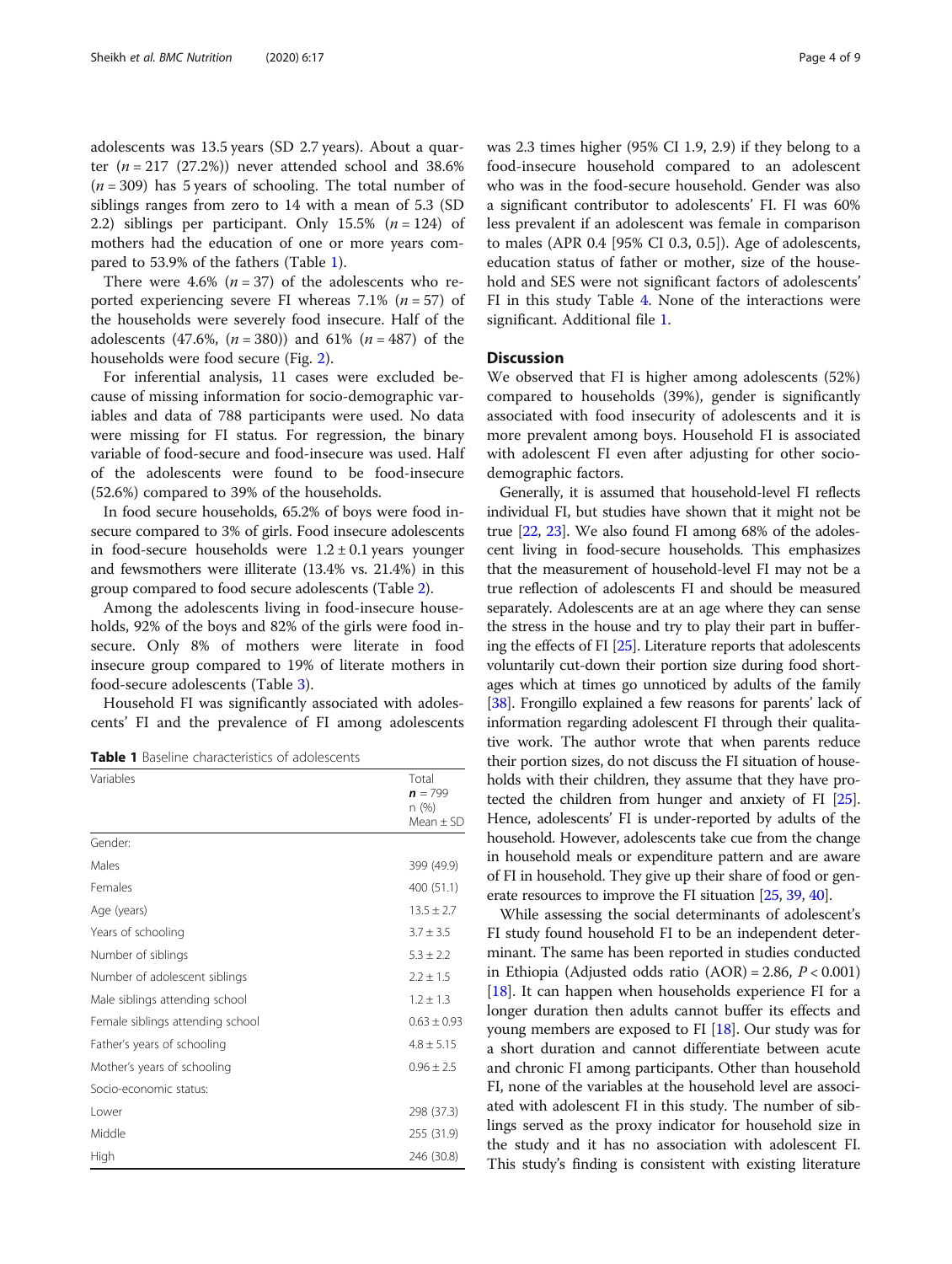<span id="page-4-0"></span>

where household size is not a significant factor of adolescent's FI [[18](#page-7-0), [26](#page-7-0)]. We did not find an association between SES of households and FI for rural adolescents. SES has been documented as a significant factor of FI by other studies (low-income households,  $AOR = 1.61$ ,  $P < 0.026$ ) [[17](#page-7-0), [18\]](#page-7-0). However, literature has inconsistent findings on the effect of household income on FI. Our findings support the perception that poverty is not responsible alone for FI rather requires a multilevel exploration of other determinants. These determinants include community neighborhood (access to food retail store), social support, tobacco or substance use by family members, food price fluctuations, unexpected events like medical or other expenses, etc. [\[41\]](#page-7-0).

In our study FI is found more among boys compared to girls. The same pattern was reported from Bangladesh where it was observed that in food insecure household men were more likely to consume less food [\[42](#page-7-0)]. Belchew et al. reported biased food distribution within the household among male and female adolescents in Ethiopia resulting in high FI (AOR 1.46, 95% CI 1.12, 1.92) among girls [[43](#page-7-0)]. A systematic review stated mixed

Table 2 Comparison of characteristics of food secure and insecure adolescents in food-secure households

| Variables                   | Food secure adolescents | Food insecure adolescents | $P$ -value |
|-----------------------------|-------------------------|---------------------------|------------|
|                             | $N = 337$               | $N = 142$                 |            |
|                             | N(%)                    | N(%)                      |            |
|                             | $Mean \pm SD$           | $Mean \pm SD$             |            |
| Age of the adolescent       | $14.0 \pm 2.7$          | $13.2 \pm 2.8$            | < 0.01     |
| Father's years of schooling |                         |                           |            |
| No schooling                | 143 (42.4)              | 54 (38.0)                 | 0.21       |
| $<$ 10 years                | 70 (20.8)               | 40 (28.2)                 |            |
| $\geq$ 10 years             | 124 (36.8)              | 48 (33.8)                 |            |
| Mother's years of schooling |                         |                           |            |
| Illiterate                  | 265 (78.6)              | 123 (86.6)                | 0.04       |
| Literate                    | 72 (21.4)               | 19 (13.4)                 |            |
| Wealth tertiles             |                         |                           |            |
| Low                         | 77 (22.8)               | 42 (29.6)                 | 0.29       |
| Middle                      | 101 (30.0)              | 40 (28.2)                 |            |
| high                        | 159 (47.2)              | 60 (42.3)                 |            |
| Total number of siblings    | $5.1 \pm 2.3$           | $5.3 \pm 2.1$             | 0.43       |
| Gender                      |                         |                           | < 0.01     |
| Male                        | 72 (21.4)               | 132 (93.0)                |            |
| Female                      | 265 (78.6)              | 10(7.0)                   |            |

Chi-square test was used to compare the characteristics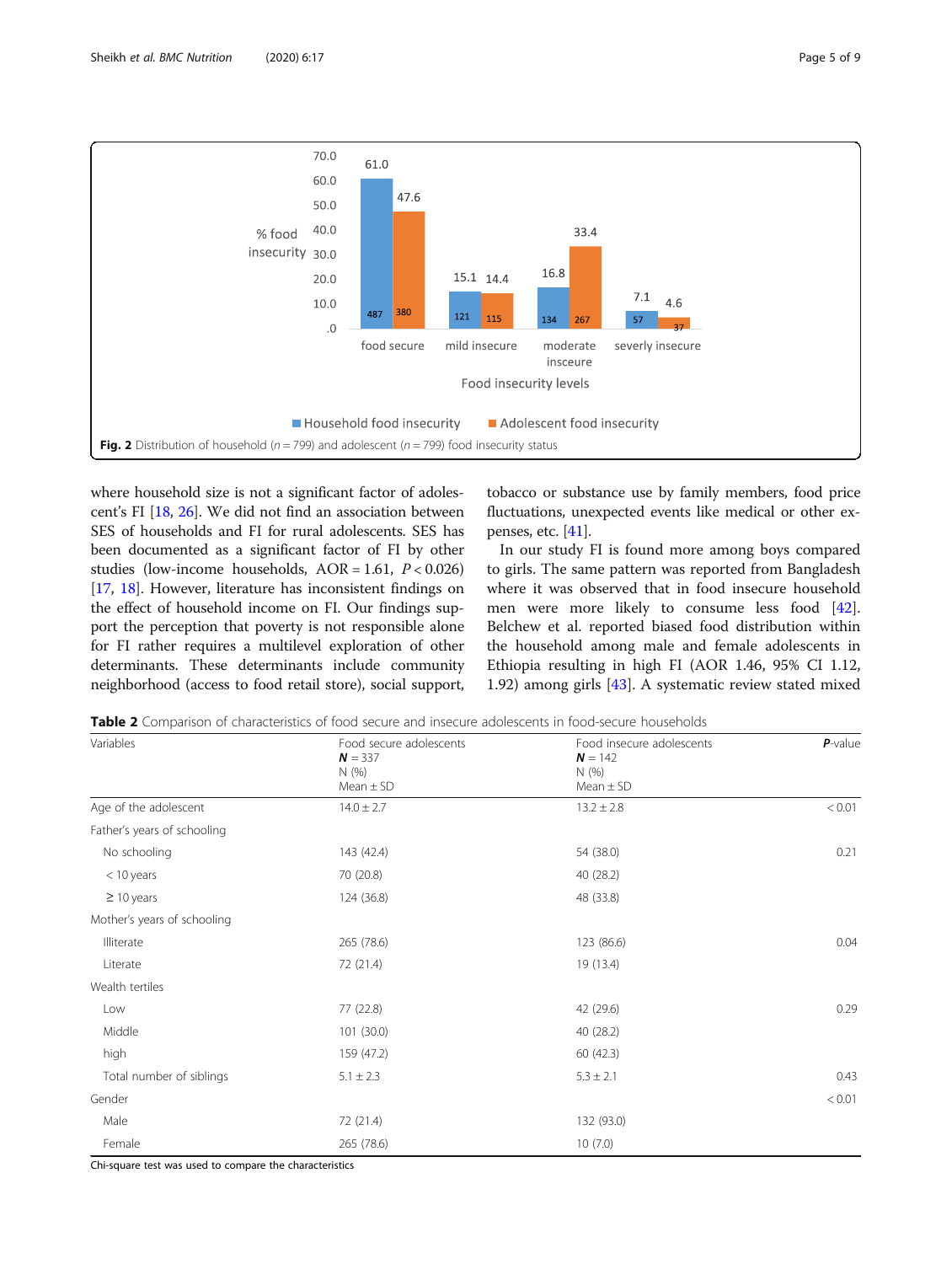<span id="page-5-0"></span>Table 3 Comparison of characteristics of food secure and insecure adolescents in food-insecure households

| Variables                   | Food secure adolescents | Food insecure adolescents | $P$ -value |
|-----------------------------|-------------------------|---------------------------|------------|
|                             | $N = 36$                | $N = 273$                 |            |
|                             | N(% )                   | N(%)                      |            |
|                             | $Mean \pm SD$           | $Mean \pm SD$             |            |
| Age of the adolescent       | $13.5 \pm 2.5$          | $13.1 \pm 2.4$            | 0.37       |
| Father's years of schooling |                         |                           |            |
| No schooling                | 21 (58.3)               | 143 (52.4)                | 0.62       |
| $<$ 10 years                | 6(16.7)                 | 65 (23.8)                 |            |
| $\geq$ 10 years             | 9(25.0)                 | 65 (23.8)                 |            |
| Mother's years of schooling |                         |                           |            |
| Illiterate                  | 29 (80.6)               | 250 (91.6)                | 0.03       |
| Literate                    | 7(19.4)                 | 23 (8.4)                  |            |
| Wealth tertiles             |                         |                           |            |
| Low                         | 13(36.1)                | 133 (48.7)                | 0.11       |
| Middle                      | 16(44.4)                | 106 (38.8)                |            |
| high                        | 7(19.4)                 | 34 (12.5)                 |            |
| Total number of siblings    | $5.2 \pm 2.2$           | $5.6 \pm 2.3$             | 0.37       |
| Gender                      |                         |                           |            |
| Male                        | 14 (38.9)               | 179 (65.6)                | < 0.01     |
| Female                      | 22(61.1)                | 94 (34.4)                 |            |

Chi-square test was used to compare the characteristics

| Variables                   | Total adolescents<br>$N = 788$ | Food insecure adolescents<br>$N = 415$ | Crude Prevalence Ratio<br>$(95% \text{ Cl})$ | Adjusted Prevalence Ratio<br>$(95%$ CI) |
|-----------------------------|--------------------------------|----------------------------------------|----------------------------------------------|-----------------------------------------|
|                             | n(%)<br>$Mean \pm SD$          | n(%)<br>$Mean \pm SD$                  |                                              |                                         |
| Food secure household       |                                |                                        |                                              |                                         |
| Food insecure               | 479 (60.7)                     | 142 (34.3)                             |                                              |                                         |
| household                   | 309 (39.2)                     | 273 (65.7)                             | 2.9(2.4, 3.6)                                | 2.3(1.9, 2.9)                           |
| Male                        | 397 (50.3)                     | 311 (74.9)                             |                                              | 1                                       |
| Female                      | 391 (49.6)                     | 104(25.1)                              | $0.3$ $(0.2, 0.4)$                           | $0.4$ $(0.3, 0.5)$                      |
| Age of adolescent           | $13.54 \pm 2.71$               | $13.15 \pm 2.60$                       | 0.94(0.91, 0.98)                             | 0.9(0.9, 1.0)                           |
| Father's years of schooling |                                |                                        |                                              |                                         |
| No schooling                | 361 (45.8)                     | 197 (47.4)                             |                                              | $\mathbf{1}$                            |
| $<$ 10 years                | 181 (23.0)                     | 105(25.3)                              | $1.0$ (0.8, 1.3)                             | $1.1$ (0.8, 1.4)                        |
| $\geq$ 10 years             | 246 (31.2)                     | 113(27.2)                              | 0.8(0.6, 1.0)                                | $1.0$ (0.8, 1.3)                        |
| Mother's years of schooling |                                |                                        |                                              |                                         |
| Illiterate                  | 667 (84.6)                     | 373 (89.8)                             |                                              | $\mathbf{1}$                            |
| Literate                    | 121 (15.4)                     | 42(10.1)                               | 0.6(0.4, 0.8)                                | $0.8$ $(0.6, 1.2)$                      |
| Total number of siblings    | $5.35 \pm 2.29$                | $0 \pm 5.51$                           | 1.0(0.9, 1.0)                                | $1.0$ (0.9, 1.0)                        |
| Socio-economic status:      |                                |                                        |                                              |                                         |
| Low                         | 296 (37.6)                     | 188 (45.3)                             | 1.8(1.4, 2.3)                                | $1.1$ (0.8, 1.5)                        |
| Middle                      | 251 (31.8)                     | 143 (34.4)                             | 1.6(1.2, 2.1)                                | $1.1$ (0.8, 1.5)                        |
| High                        | 241 (30.5)                     | 84 (20.2)                              |                                              | $\mathbf{1}$                            |

Model adjusted for the age of the adolescent, sex, number of siblings, mother and father's education and SES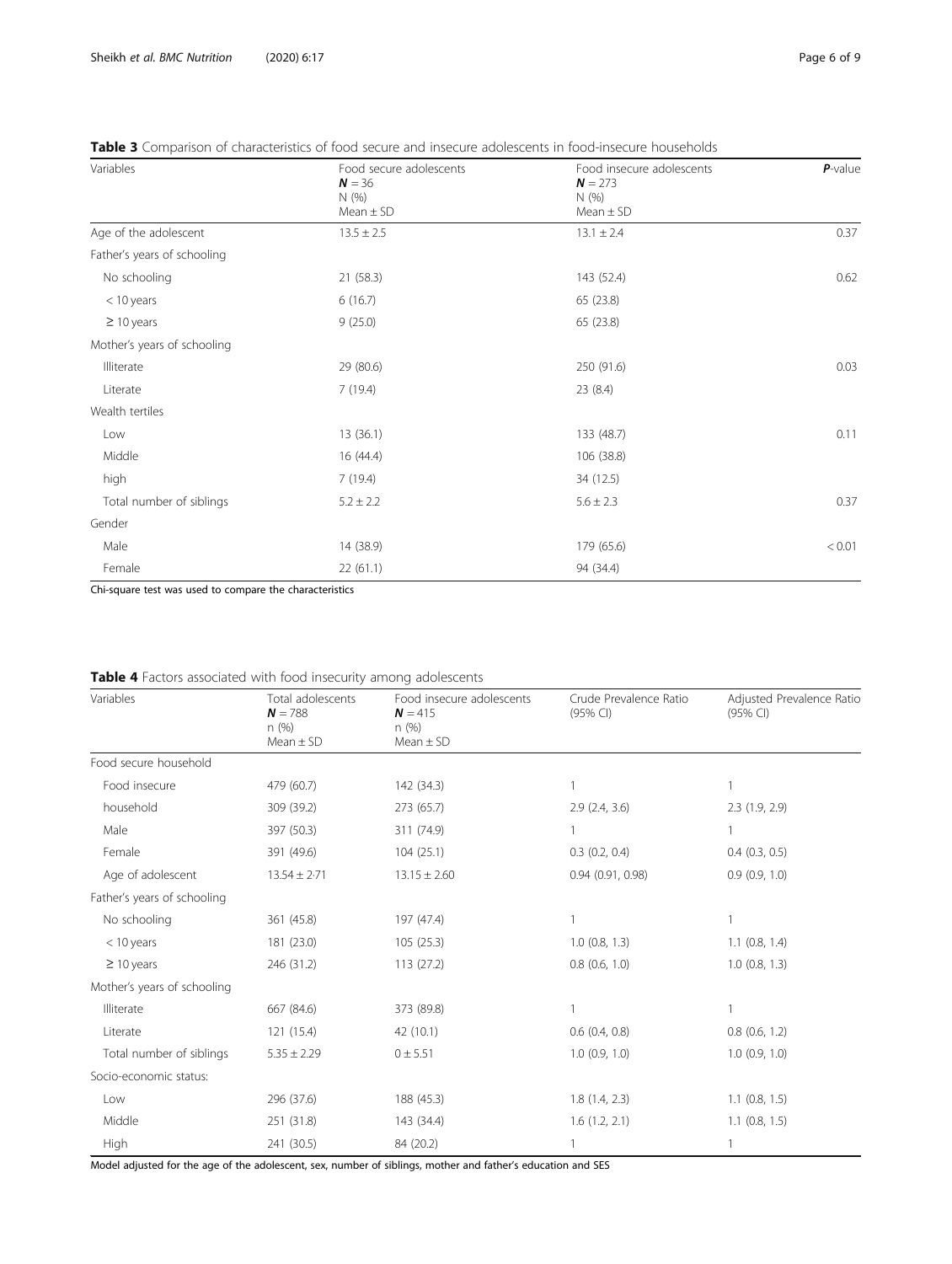<span id="page-6-0"></span>results for the role of gender on intra-household food allocation in South Asia [\[44\]](#page-8-0). National Nutrition Survey (NNS) 2011 of Pakistan captured mothers' responses on gender discrimination in food distribution among children and found no discrimination by them [\[8](#page-7-0)]. The inconsistent results reflect the complexity of the FI phenomenon and a need to explore what is being perceived by FI. Understanding of food deprivation is shaped by culture and societal norms and can be contextually driven. Because of patriarchal society females in South Asia are habitual to demand less food than their body requirement [[45](#page-8-0)] . This could have affected the reporting of FI amongst young females for themselves.

We also observed that girls' response to FI was less discordant to household FI compared to boys (8% for girls vs. 37% for boys). The higher concordance of FI response between households and females has also been observed in Burkina Faso among adult women. Nanama et al. found that households with multiple wives, the youngest wife experience similar FI as of the household. Authors posited that this occurs because of the less autonomy and higher dependency of young wives on their households that tie the increase and decrease of their FI with that of the households compared to older wives [[46](#page-8-0)]. We anticipate that patriarchal culture in Pakistan allows male adolescents to bargain for better food and express their voice if they are not being provided with the food of their choice regardless of the situation of the household FI. Hence, their FI can be different from household FI. Whereas, females are more conditioned to accept and go along with the household situation and hence have similar FI experience as that of the household.

The strengths of our study include rural communitybased data of adolescents and the estimation of their FI by responses from themselves and it has an adequate sample size to answer the multiple research questions. The literature on adolescent FI is relatively scarce from south Asia and this study is a contribution to the existing literature on adolescent FI from this part of the world.

It was a cross-sectional survey hence causality of sociodemographic factors with adolescents' FI cannot be established. However, it is advisable to conduct a survey first if baseline data is not available on the study topic, so the design of the study was justified. One limitation of the study was the non-availability of data on the employment status of adolescents and water sanitation and hygiene (WASH) indicators. Both of these factors are important for the effective absorption of the nutrients and can affect individual-level FI. In our opinion, findings of our study may have not been affected as the purpose was to elicit the information on acquisition of food and issue of absorption of nutrients comes later. Another limitation is nonprobability sampling which can limit the generalizability of the results. But the communities we studied are homogenous socially, culturally and have a similar lifestyle. Hence we think results are generalizable to the communities with similar contexts. We did not account for the clustering effect hence it is advised to interpret statistical significance with caution. Though with a few numbers of clusters it is unlikely that clustering affects the estimates [[47](#page-8-0)].

#### Conclusion

We found that FI is prevalent among adolescents, more in boys than girls and half of the adolescents are food insecure. This warrants immediate attention by the government as the measurement of FI at the household level may mask FI at the individual level; especially in the adolescent age group. We feel that an in-depth investigation of the socio-cultural dynamics of FI is needed. We recommend mixed-methods studies to unpack the complexities around this phenomenon and then design contextually relevant interventions to reduce FI among this group and improve their health status.

#### Supplementary information

Supplementary information accompanies this paper at [https://doi.org/10.](https://doi.org/10.1186/s40795-020-00343-w) [1186/s40795-020-00343-w](https://doi.org/10.1186/s40795-020-00343-w).

# Additional file 1.

#### Abbreviations

APR: Adjusted prevalence ratio; AOR: Adjusted odds ratio; CI: confidence interval; FI: Food insecurity; HFIAS: Household Food Insecurity Access Scale; LMIC: Lower-middle-income countries; NNS: National Nutrition Survey; OR: Odds ratio; SD: Standard deviation; SES: Socioeconomic status; WASH: Water, sanitation, and hygiene

#### Acknowledgments

We thank our data collection team for their untiring efforts and our participants to make this study possible. Special thanks to Farrukh Raza for his field site supervision and support.

#### Authors' contributions

SS has full access to all study data and takes responsibility for the study integrity and the accuracy of data analysis. SS (Principal Investigator) conceived and designed the study and obtained funding, analyzed data and drafted the manuscript. RI supervised the study and provided technical input at the study design and manuscript writing stage. RQ supported study field activities and RQ and RB interpreted the findings. IA supervised the statistical analysis and write up of the findings. All authors read and approved the final manuscript.

#### Funding

This work was supported by SEED grant Aga Khan University grant number PF70/0315. Funder has no role in the designing, execution, analysis of the study or in the interpretation of study findings.

#### Availability of data and materials

The datasets used and/or analyzed during the current study are available from the corresponding author on reasonable request.

#### Ethics approval and consent to participate

Written assent (for participants < 18 years of age) and consent (for participants > 18 years of age and parents of adolescents) were obtained from all the participants. Ethical approval was obtained from the ethical review committee of Aga Khan University (3960-Obs-ERC-15).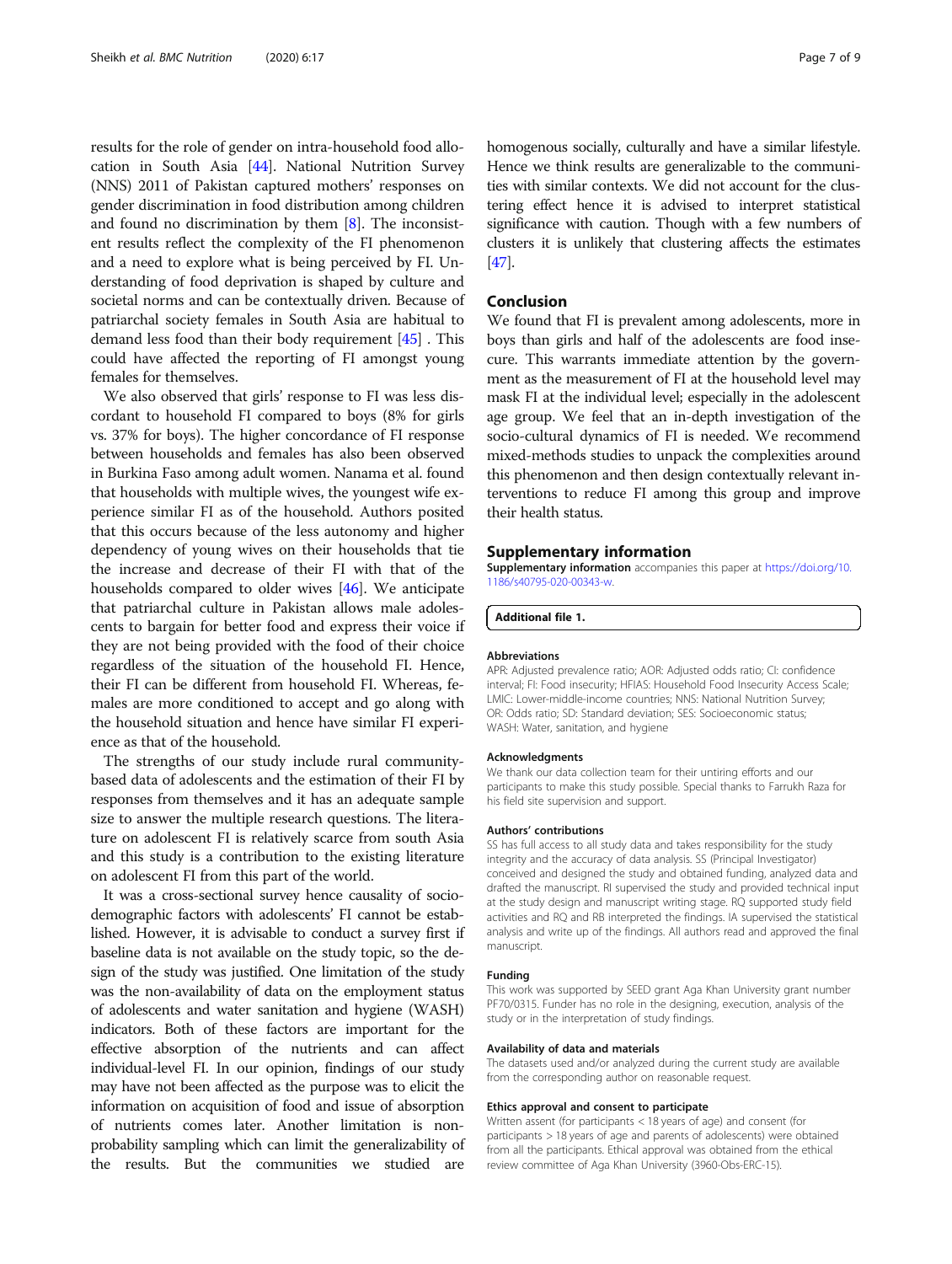#### <span id="page-7-0"></span>Consent for publication

Not applicable.

#### Competing interests

The authors declare that they have no competing interests.

#### Author details

<sup>1</sup>Department of Obstetrics and Gynecology, Private wing 2nd floor, Aga Khan University, Stadium road, Karachi 74800, Pakistan. <sup>2</sup>Department of Community Health Sciences, Ibn-e-Ridwan building, Aga Khan University, Stadium road, Karachi 74800, Pakistan. <sup>3</sup>School of Nursing and Midwifery, Aga Khan University, Stadium road, Karachi 74800, Pakistan.

#### Received: 10 October 2019 Accepted: 11 March 2020 Published online: 26 March 2020

#### References

- Current WHO recommendations for adolescent anthropometry: WHO; [Available from: [http://www.unsystem.org/SCN/archives/adolescents/ch04.](http://www.unsystem.org/SCN/archives/adolescents/ch04.htm) [htm](http://www.unsystem.org/SCN/archives/adolescents/ch04.htm)]. Accessed 18 July 2014.
- 2. Food security in the US: Measurement: United States Department of Agriculture Economic Research Service; 2014 [27 November 2018]. Available from: [https://www.ers.usda.gov/topics/food-nutrition-assistance/food](https://www.ers.usda.gov/topics/food-nutrition-assistance/food-security-in-the-us/measurement.aspx#.U5nWcoWJuDk)[security-in-the-us/measurement.aspx#.U5nWcoWJuDk](https://www.ers.usda.gov/topics/food-nutrition-assistance/food-security-in-the-us/measurement.aspx#.U5nWcoWJuDk). Accessed 27 Nov 2018.
- 3. Das JK, Lassi ZS, Hoodbhoy Z, et al. Nutrition for the next generation: older children and adolescents. Ann Nutr Metab. 2018;72(3):56–64.
- 4. Belachew T, Lindstrom D, Hadley C, et al. Food insecurity and linear growth of adolescents in Jimma Zone, Southwest Ethiopia. Nutr J. 2013;12(1):55.
- 5. Karmaliani R, Mcfarlane J, Somani R, et al. Peer violence perpetration and victimization: prevalence, associated factors and pathways among 1752 sixth grade boys and girls in schools in Pakistan. PLoS One. 2017;12(8): e0180833.
- 6. Shanafelt A, Hearst MO, Wang Q, et al. Food insecurity and rural adolescent personal health, home, and academic environments. J Sch Health. 2016; 86(6):472–80.
- 7. Global Food Security Index: The Economist, Intelligence unit; 2019. Available from: <https://foodsecurityindex.eiu.com/Index>. Accessed 4 Nov 2019.
- 8. Bhutta Z, Soofi S, Zaidi S, et al. National nutrition survey Pakistan 2011. Karachi: Aga Khan University, Pakistan; 2011.
- 9. Aurino E, Morrow V. "Food prices were high, and the dal became watery". Mixed-method evidence on household food insecurity and children's diets in India. World Dev. 2018;111:211–24.
- 10. Khan MA, Shah SAA. Food insecurity in Pakistan: causes and policy response. J Agric Environ Ethics. 2011;24(5):493–509.
- 11. Sreeramareddy CT, Ramakrishnareddy N, Subramaniam M. Association between household food access insecurity and nutritional status indicators among children aged< 5 years in Nepal: results from a national, crosssectional household survey. Public Health Nutr. 2015;18(16):2906–14.
- 12. Mascie-Taylor C, Marks M, Goto R, et al. Impact of a cash-for-work programme on food consumption and nutrition among women and children facing food insecurity in rural Bangladesh. Bull World Health Organ. 2010;88:854–60.
- 13. Burke MP, Martini LH, Çayır E, et al. Severity of household food insecurity is positively associated with mental disorders among children and adolescents in the United States. J Nutr. 2016;146(10):2019–26.
- 14. Eicher-Miller HA, Zhao Y. Evidence for the age-specific relationship of food insecurity and key dietary outcomes among US children and adolescents. Nutr Res Rev. 2018;31(1):98–113.
- 15. Farrell P, Thow AM, Abimbola S, et al. How food insecurity could lead to obesity in LMICs: when not enough is too much: a realist review of how food insecurity could lead to obesity in low-and middle-income countries. Health Promot Int. 2018;33(5):812–26.
- 16. Klosek K. Food insecurity among teens: John Hopkins University, Zanvyl Krieger School of Arts & Sciences, Baltimore, US.; 2019. Available from: [https://govex.jhu.edu/wiki/food-insecurity-among-teens/.](https://govex.jhu.edu/wiki/food-insecurity-among-teens/) Accessed 1 Apr 2019.
- 17. Tarasuk V, Mitchell A, Dachner N. Household food insecurity in Canada, 2014. Toronto: Research to identify policy options to reduce food insecurity (PROOF); 2014.
- 18. Belachew T, Lindstrom D, Gebremariam A, et al. Predictors of chronic food insecurity among adolescents in Southwest Ethiopia: a longitudinal study. BMC Public Health. 2012;12(1):604.
- 19. Bernal J, Frongillo EA, Rivera JA. Food insecurity reported by children, but not by mothers, is associated with lower quality of diet and shifts in foods consumed. Matern Child Nutr. 2016;12(3):546–57.
- 20. Jomaa L, Naja F, Kharroubi S, et al. Prevalence and correlates of food insecurity among Lebanese households with children aged 4–18 years: findings from a national cross-sectional study. Public Health Nutr. 2019;22(2):202–11.
- 21. de Souza Bittencourt L, dos Santos SMC, de Jesus Pinto E, et al. Factors associated with food insecurity in households of public school students of Salvador City, Bahia, Brazil. J Health Popul Nutr. 2013;31(4):471.
- 22. Carlos Chavez Fiorella L, Hernandez DC, Harris GJ, Grzywacz JG. Household food security discordance among Latino adolescents and parents. Am J Health Behav. 2017;41(6):775–83..
- 23. Nord M, Hanson K. Adult caregiver reports of adolescents' food security do not agree well with adolescents' own reports. J Hunger Environ Nutr. 2012; 7(4):363–80.
- 24. Kuku O, Gundersen C, Garasky S. Differences in food insecurity between adults and children in Zimbabwe. Food Policy. 2011;36(2):311–7.
- 25. Frongillo EA, Fram MS, Escobar-Alegría JL, et al. Concordance and discordance of the knowledge, understanding, and description of Children's experience of food insecurity among Hispanic adults and children. Fam Commun Health. 2019;42(4):237–44.
- 26. Hadley C, Lindstrom D, Tessema F, et al. Gender bias in the food insecurity experience of Ethiopian adolescents. Soc Sci Med. 2008;66(2):427–38.
- 27. Leonard WR. Household-level strategies for protecting children from seasonal food scarcity. Soc Sci Med. 1991;33(10):1127–33.
- 28. Fram MS, Frongillo EA, Draper CL, et al. Development and validation of a child report assessment of child food insecurity and comparison to parent report assessment. J Hunger Environ Nutr. 2013;8(2):128–45.
- 29. Report On The Status Of Millennium Development Goals Sindh. United Nations Development Programme Pakistan & Government of Sindh; 2012.
- 30. Hyderabad District, Sindh. 2014. [Available from: [http://en.wikipedia.org/](http://en.wikipedia.org/wiki/Hyderabad_District,_Sindh) [wiki/Hyderabad\\_District,\\_Sindh](http://en.wikipedia.org/wiki/Hyderabad_District,_Sindh). Accessed 27 Mar 2014.
- 31. Sheikh S, Qureshi RN, Khowaja AR, et al. Health care provider knowledge and routine management of pre-eclampsia in Pakistan. Reprod Health. 2016; 13(2):104.
- 32. Adolescent health: World Health Organization; 2018. Available from: [http://](http://www.who.int/topics/adolescent_health/en/) [www.who.int/topics/adolescent\\_health/en/.](http://www.who.int/topics/adolescent_health/en/) Accessed 22 June 2018.
- 33. Jennifer C, Swindale A, Bilinsky P. Household Food Insecurity Access Scale (HFIAS) for Measurement of Household Food Access: Indicator Guide (v. 3). Washington, D.C: Food and Nutrition Technical Assistance Project, Academy for Educational Development; 2007.
- 34. Psaki S, Bhutta ZA, Ahmed T, et al. Household food access and child malnutrition: results from the eight-country MAL-ED study. Popul Health Metrics. 2012;10(1):24.
- 35. Rahman A, Karim R. Prevalence of stunting and thinness among adolescents in rural area of Bangladesh. J Asian Sci Res. 2014;4(1):39–46.
- 36. Howe LD, Hargreaves JR, Huttly SR. Issues in the construction of wealth indices for the measurement of socio-economic position in low-income countries. Emerg Themes Epidemiol. 2008;5(1):3.
- 37. Coutinho L, Scazufca M, Menezes PR. Methods for estimating prevalence ratios in cross-sectional studies. Revista de saude publica. 2008;42(6):992–8.
- 38. Fatmaningrum D, Roshita A, Februhartanty J. Coping strategies for food insecurity among adolescent girls during the lean season in East Nusa Tenggara, Indonesia: a qualitative study. Br J Nutr. 2016;116(S1):S42–S8.
- 39. Bernal J, Frongillo EA, Herrera H, et al. Children live, feel, and respond to experiences of food insecurity that compromise their development and weight status in peri-urban Venezuela. J Nutr. 2012;142(7):1343–9.
- 40. Fram MS, Frongillo EA, Jones SJ, et al. Children are aware of food insecurity and take responsibility for managing food resources. J Nutr. 2011;141(6): 1114–9.
- 41. Olabiyi OM, McIntyre L. Determinants of food insecurity in higher-income households in Canada. J Hunger Environ Nutr. 2014;9(4):433–48.
- 42. Naved R. Intrahousehold impact of the transfer of modern agricultural technology: a gender perspective. Washington, DC: International Food Policy Research Institute; 2000. FCND Discussion Paper.
- 43. Belachew T, Hadley C, Lindstrom D, et al. Gender differences in food insecurity and morbidity among adolescents in Southwest Ethiopia. Pediatrics. 2011;127(2):e398–405.